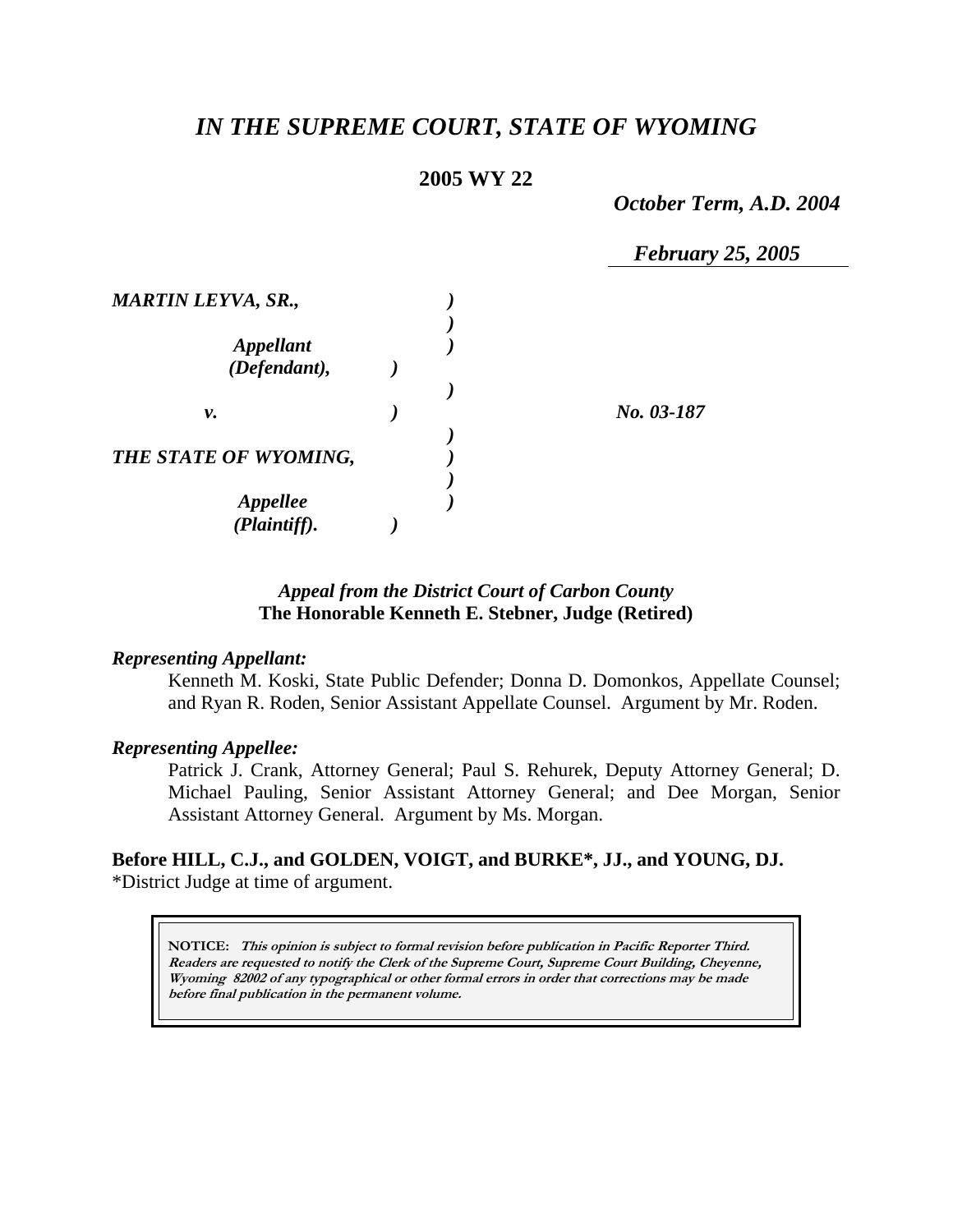### **YOUNG, District Judge.**

[¶1] This is an appeal from the judgment finding appellant Martin David Leyva, Sr. (Leyva) guilty of possession of a controlled substance, marijuana, with intent to deliver in violationof Wyo. Stat. Ann. § 35-7-1031(a)(ii) (LexisNexis 2003).<sup>1</sup> Leyva argues that there was insufficient evidence to convict him, the jury was improperly instructed, and his counsel rendered ineffective assistance. Upon our review, we affirm.

### *ISSUES*

[¶2] Leyva phrases the issues on appeal as:

I. Whether the evidence was sufficient to convict [Leyva] of possession of marijuana with the intent to deliver, because the State failed to prove beyond a reasonable doubt an essential element of that crime.

II. Whether the trial court committed fundamental error by failing to adequately instruct the jury on the legal definition of an essential element of the crime for which [Leyva] was charged, violating [Leyva's] due process rights to a fair trial.

III. Whether defense counsel rendered ineffective assistance of counsel in failing to object to the district court's instruction to the jury defining marijuana and for failing to propose an

. . . .

Wyo. Stat. Ann. § 35-7-1002(a)(xiv) (LexisNexis 2003) defines marijuana as

all parts of the plant of the genus Cannabis, whether growing or not; the seed thereof; the resin extracted from any part of the plant; and every compound, manufacture, salt, derivative, mixture or preparation of the plant, its seeds or resin. It does not include the mature stalks of the plant, fiber produced from the stalks, oil or cake made from the seeds of the plant, any other compound, manufacture, salt, derivative, mixture or preparation of the mature stalks (except the resin extracted therefrom), fiber, oil or cake, or the sterilized seed or the plant which is incapable of germination[.]

<span id="page-1-0"></span> 1 Wyo. Stat. Ann. § 35-7-1031(a)(ii) provides:

 <sup>(</sup>a) Except as authorized by this act, it is unlawful for any person to manufacture, deliver, or possess with intent to manufacture or deliver, a controlled substance. Any person who violates this subsection with respect to:

<sup>(</sup>ii) Any other controlled substance classified in Schedule I, II or III, is guilty of a crime and upon conviction may be imprisoned for not more than ten (10) years, fined not more than ten thousand dollars (\$10,000.00), or both;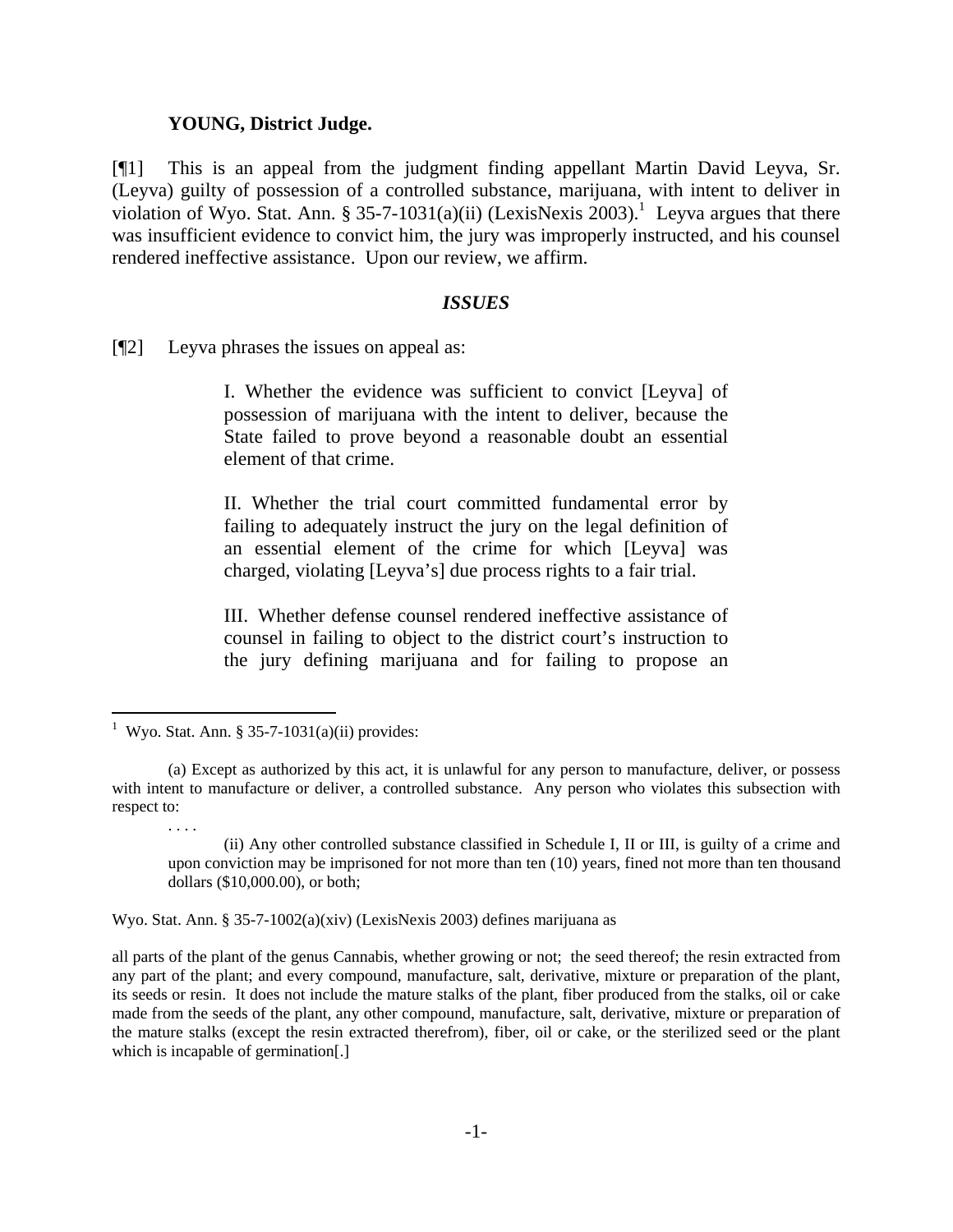instruction defining marijuana as statutorily defined in W.S.  $$35-7-1002(a)(xiv).$ 

# *FACTS*

[¶3] On the evening of March 2, 2002, Rawlins police made a routine traffic stop. After obtaining consent to search the vehicle, the police located a purse belonging to a minor passenger of the vehicle. After obtaining consent to search the purse, the police found rolling papers, a scale, metal screens, two different rolling devices, two burnt roaches, two rolled marijuana joints, and some marijuana particles. Upon questioning, the minor voluntarily produced a bud of marijuana, which she had concealed on her person. The minor was then transported to the police department. Ultimately, the minor was released to her grandmother, who acted as her guardian.

[¶4] Upon transporting the minor to her grandmother's residence, where the minor also resided, the grandmother gave the police consent to search her home, with the exception of a room where her sick husband was sleeping. The minor granted the police permission to search her bedroom. Upon searching the minor's bedroom, the police found two marijuana pipes and a screwdriver with black residue on the end of it. They also found a box of sandwich bags and a baggy containing marijuana leaves, seeds, and stems underneath the trash bag located inside a trashcan. The minor stated that these items were not hers; instead they belonged to Leyva, her uncle.

[¶5] On two separate occasions, Leyva, who was present in the home, admitted that these items belonged to him. Leyva also stated to the police that he had been trying, unsuccessfully, to sell the items so that he could travel to California. Leyva was subsequently arrested. The substance in the baggy found inside the trashcan was later tested and positively identified as marijuana.

[¶6] Leyva was then charged with one count of possession of a controlled substance, marijuana, with the intent to deliver in violation of Wyo. Stat. Ann. § 35-7-1031(a)(ii). After trial, a jury convicted Leyva. Sentence and judgment was entered, and this appeal followed.

# *STANDARD OF REVIEW*

[¶7] In *Lopez v. State*, 2004 WY 28, ¶16, 86 P.3d 851, ¶16, (Wyo. 2004), we recently reiterated:

> The standard of review for sufficiency of the evidence issues is well established. "We assess whether all the evidence presented is adequate to form the basis for an inference of guilt beyond a reasonable doubt to be drawn by a finder of fact when that evidence is viewed in the light most favorable to the State."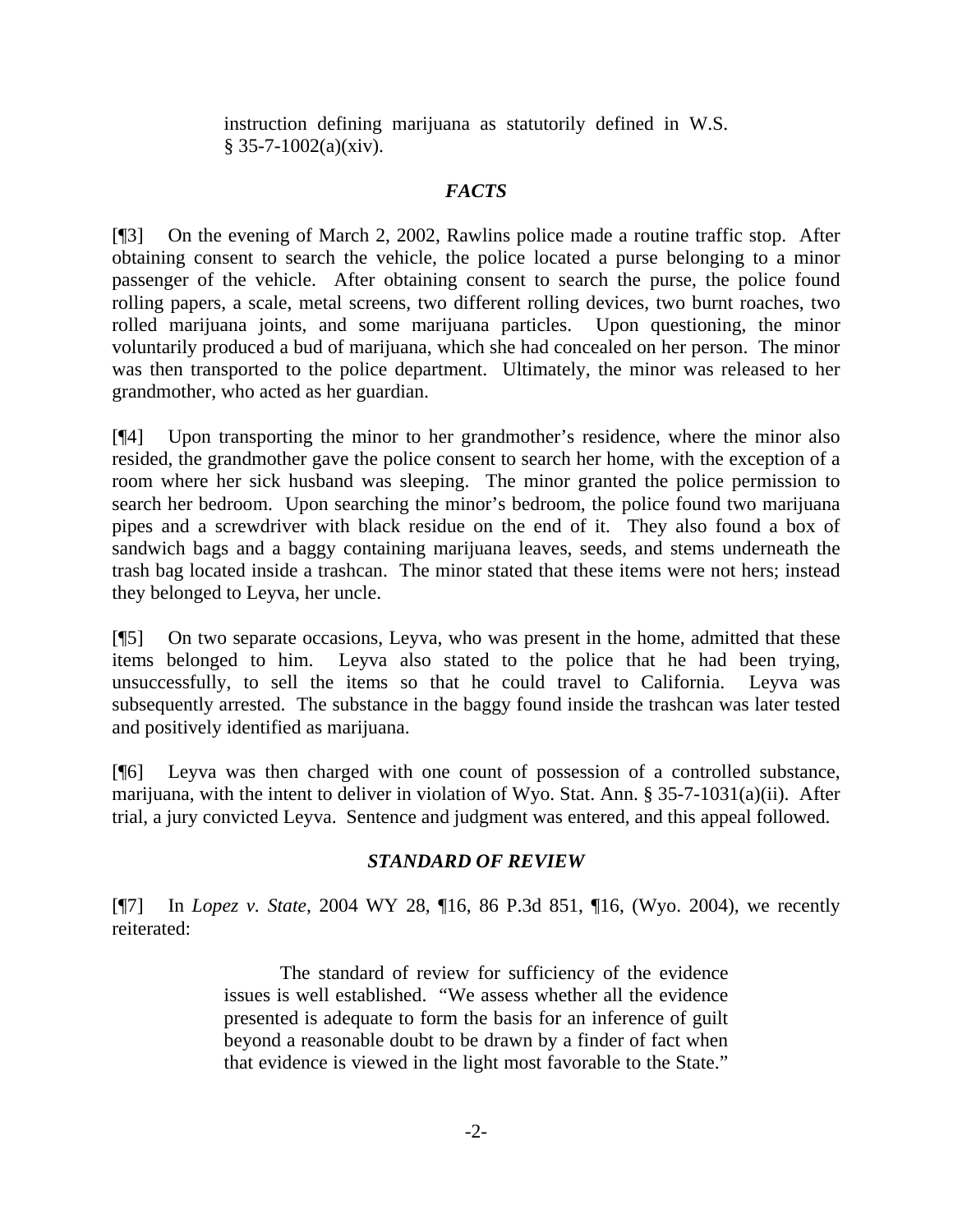*Estrada-Sanchez v. State*, 2003 WY 45, ¶6, 66 P.3d 703, ¶6 (Wyo.2003).

> We leave out of consideration the evidence presented by the unsuccessful party which conflicts with the successful party's evidence and afford every favorable inference to the successful party's evidence which may be reasonably and fairly drawn from that evidence. Even though it is possible to draw other inferences from the evidence presented, the jury has the responsibility to resolve conflicts in the evidence. We will not substitute our judgment for that of the jury when we are applying this rule; our only duty is to determine whether a quorum of reasonable and rational individuals would, or even could, have come to the same result as the jury actually did.

### [¶8] We also have a well-established standard of review for jury instructions.

Jury instructions should inform the jurors concerning the applicable law so that they can apply that law to their findings with respect to the material facts, instructions should be written with the particular facts and legal theories of each case in mind and often differ from case to case since any one of several instructional options may be legally correct, a failure to give an instruction on an essential element of a criminal offense is fundamental error, as is a confusing or misleading instruction, and the test of whether a jury has been properly instructed on the necessary elements of a crime is whether the instructions leave no doubt as to the circumstances under which the crime can be found to have been committed.

*Mueller v. State*, 2001 WY 134, ¶9, 36 P.3d 1151, 1155 (Wyo. 2001) (citing *Schmidt v. State*, 2001 WY 73, ¶23, 29 P.3d 76, 83 (Wyo. 2001) and *Metzger v. State*, 4 P.3d 901, 908 (Wyo. 2000)). We analyze jury instructions as a whole and do not single out individual instructions or parts thereof. *Ogden v. State*, 2001 WY 109, ¶8, 34 P.3d 271, 274 (Wyo. 2001). We give trial courts great latitude in instructing juries and "'will not find reversible error in the jury instructions as long as the instructions correctly state the law and the entire set of instructions sufficiently covers the issues which were presented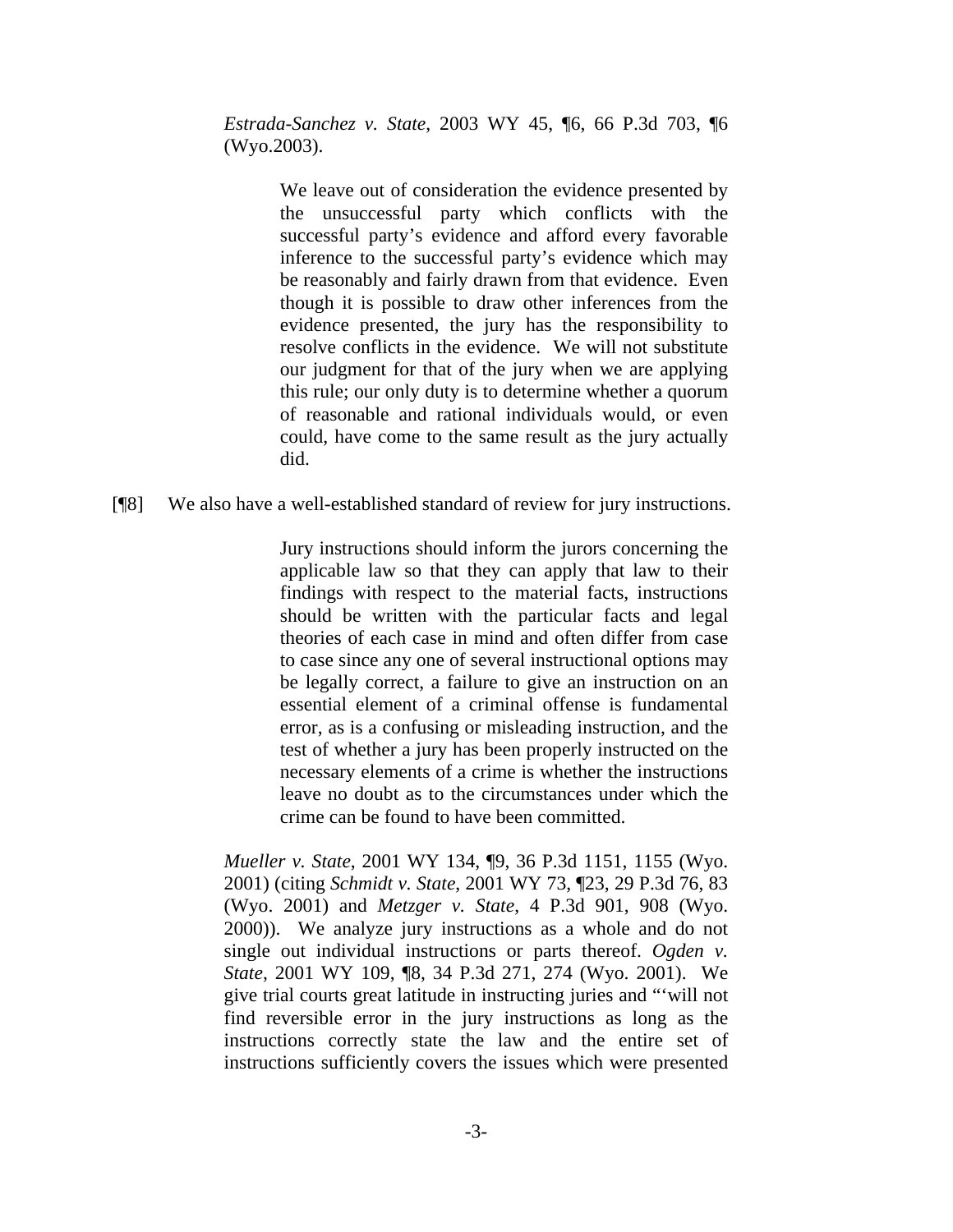at the trial.'" *Id.* (quoting *Harris v. State*, 933 P.2d 1114, 1126 (Wyo. 1997)).

*Brown v. State*, 2002 WY 61, ¶9, 44 P.3d 97, ¶9 (Wyo. 2002).

[¶9] Finally, we have indicated that when an appellant does not object at trial to the jury instructions, or request that a certain instruction be included, our review of this issue follows our plain error standard:

> First, the record must clearly present the incident alleged to be error. Second, appellant must demonstrate that a clear and unequivocal rule of law was violated in a clear and obvious, not merely arguable, way. Last, appellant must prove that he was denied a substantial right resulting in material prejudice against him.

*Ogden v. State*, 2001 WY 109, ¶9, 34 P.3d 271 ¶9 (Wyo. 2001) (quoting *In Interest of CB*, 749 P.2d 267, 268-69 (Wyo. 1988)); *see also Brown*, ¶10.

### *DISCUSSION*

### *Sufficiency of Evidence*

[¶10] Leyva contends that the State failed to present sufficient evidence that the substance in the baggy found inside the trashcan was marijuana as it is defined by Wyo. Stat. Ann. § 35-7-1002(a)(xiv). Leyva argues that  $\S$  35-7-1002(a)(xiv) specifically states that the mature stalks of the plant and the sterilized seed or plant which is incapable of germination are not included in the definition of marijuana. He then asserts that all parties and witnesses agreed that the purported marijuana contained in the baggy found inside the trashcan was solely in the form of "stems and seeds" with no leaves. Therefore, Leyva claims the State did not satisfy its burden of proof that the substance in the baggy was marijuana because the State did not show that the stems and seeds were not mature stalks, sterilized seeds, and parts of the marijuana plant incapable of germination. He thus maintains that it was impossible for him to have been convicted of possession of a controlled substance, marijuana, with intent to deliver in violation of  $\S$  35-7-1031(a)(ii). We do not agree.

[¶11] The basis of our disagreement is that Leyva simply mischaracterizes the testimony and actual evidence presented at trial. Officer Richard Hooper testified that the substance in the baggy was "*a green, leafy substance* with the stem and seed." Thereafter, when Officer Hooper was asked at trial to view the baggy and its contents, he indicated that the baggy contained "[*l]ittle bits of leaves*" with mostly stems and seeds. Similarly, Officer Michael Rose described the contents of the baggy as "*green and leafy marijuana"* with stems and seeds. Likewise, Officer Jason Green stated that the baggy contained a "*green leafy*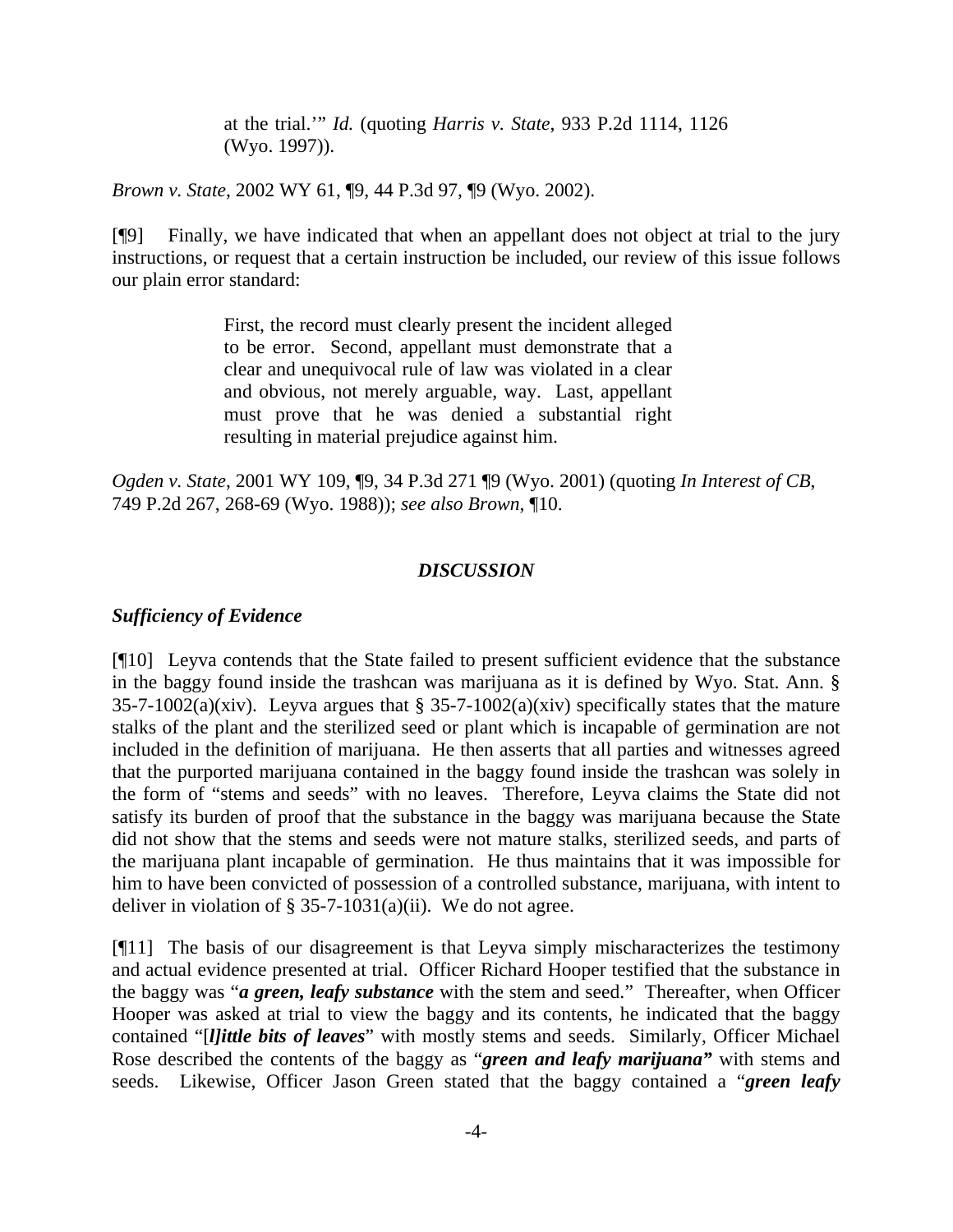*substance* I believed to be marijuana" and that the baggy "contained stems and seeds and *particles of marijuana*." Furthermore, on cross-examination Officer Green positively stated that he saw "*a green leafy substance*" inside the baggy, and upon review of the actual contents of the baggy presented to him at trial, identified it as containing "*leaf particles*, stems and seeds."

[¶12] Therefore, notwithstanding the fact that the baggy did contain "stems and seeds," the evidence clearly established that the baggy also contained marijuana leaf, which falls directly within the definition of "marijuana." Accordingly, affording the State every favorable inference which may be fairly and reasonably drawn from the evidence, the evidence presented was sufficient for a reasonable jury to find beyond a reasonable doubt that the substance in the baggy was "marijuana."

# *Jury Instructions*

l

[¶13] Leyva also argues that the jury instruction defining the term "marijuana" was insufficient because it did not include the statutory language of that term as defined by Wyo. Stat. Ann. § 35-7-1002(a)(xiv). Leyva therefore contends that he was denied due process because the jury was not informed that mature stalks, sterilized seeds, and parts of the plant incapable of germination are excluded from the definition of marijuana. Because defense counsel did not offer any such instruction or object to the proposed instruction, we review Leyva's claims under the plain error standard.

[¶14] The instruction provided to the jury provided that marijuana is a controlled substance as defined by Wyoming law. Nonetheless, as indicated above, the evidence presented at trial showed that the baggy contained marijuana leaf and thus clearly falls within the statutory definition. Therefore, we hold that the instruction given the jury correctly stated the law, and the entire set of instructions given the jury sufficiently covered the issues that were presented at trial. We also cannot characterize the instruction given the jury defining "marijuana" as confusing or misleading. As such, the district court did not violate a clear and unequivocal rule of law by not instructing the jury in such a manner, nor is Leyva able to show that he was prejudiced. Leyva, accordingly, has not established plain error. $^2$  $^2$ 

[¶15] Leyva admits in his argument that in a general, run-of-the-mill marijuana case, not involving any seeds or stems, but the actual leaves and buds of marijuana plants, the statutory definition of "marijuana" would not have to be given to the jury. We substantially

<span id="page-5-0"></span><sup>&</sup>lt;sup>2</sup> The instruction, "marijuana is a controlled substance as defined by Wyoming law," does not comprise a technical definition of marijuana. Rather, it simply provides that marijuana is one of the items designated as an illegal "controlled substance" in Wyoming. Nevertheless, the instruction addressing the elements of the involved charge advised the jury that it was illegal to possess marijuana, a controlled substance, thereby rendering the entire set of instructions given the jury sufficient in covering the issues that were presented at trial. In any event, it may be advisable to provide the jury with the statutory definition of "marijuana" so as to leave no doubt that the jury was absolutely properly instructed.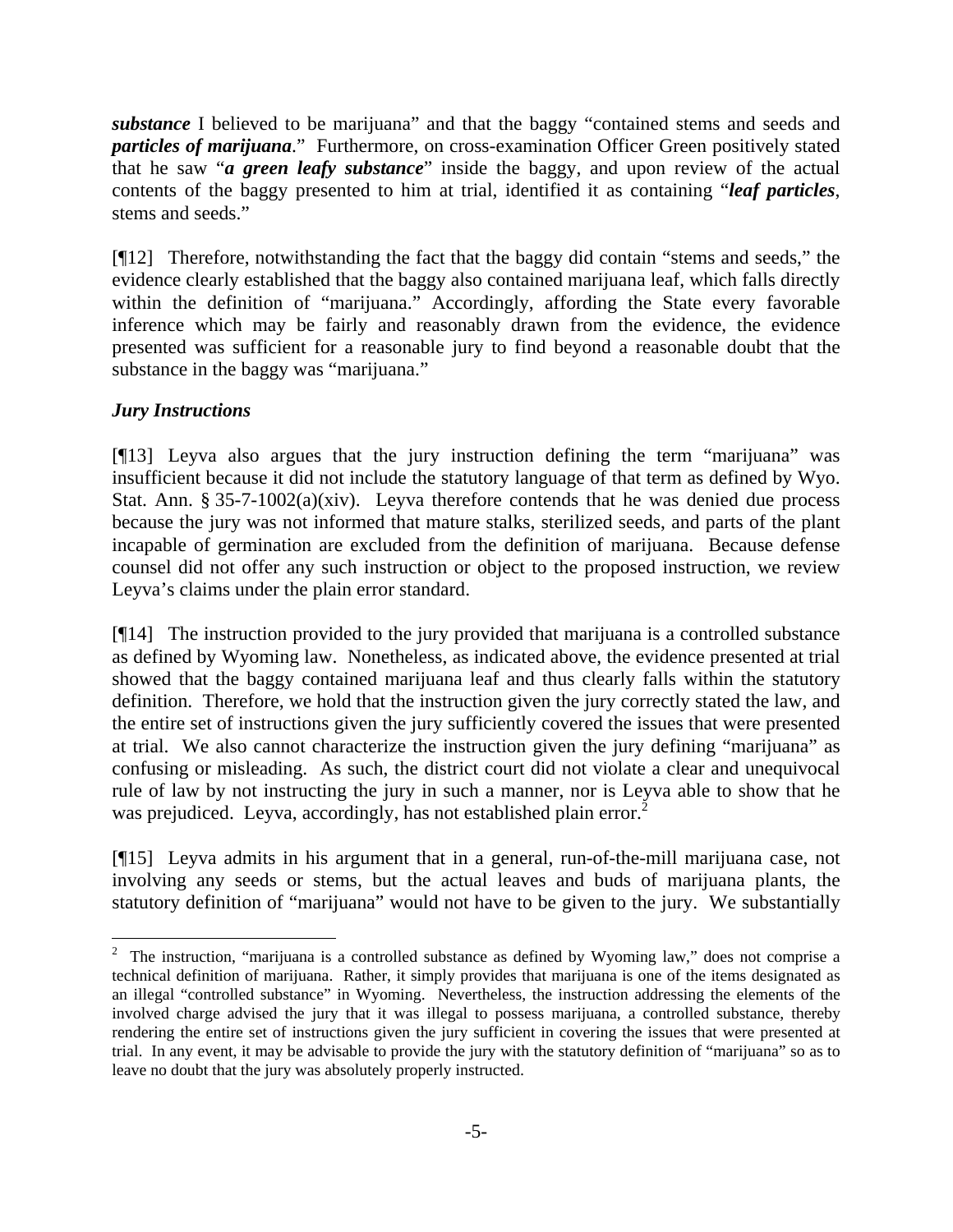agree. However, we believe that it is more accurate to state that when it is shown through the evidence that actual leaves and buds of marijuana plants are present, even when seeds and stems are involved, it is not mandatory that the statutory definition of "marijuana" be given to the jury. Common sense dictates this result. Indeed, once it is shown that the marijuana leaf or the bud of the plant is present, "marijuana," as statutorily defined, has been established leaving any exception as delineated within the statute an impossibility.

[¶16] In addition, counsel for Leyva inferred and presented evidence that the baggy contained "seeds and stems" and later argued to the jury that it was illogical for a person to attempt to sell a "bag of seeds and stems." It is, therefore, unlikely that the jury was misled. Rather, the most probable explanation is that the jury, upon consideration of the actual evidence, merely rejected the argument presented by Leyva.

[¶17] Finally, the jury was instructed on the charge of possession of a controlled substance, marijuana, with the intent to deliver. In particular, the jury was instructed that in order to convict Leyva of the charge, it had to find that:

- 1. On or about the  $2<sup>nd</sup>$  day of March, 2002
- 2. In Carbon County, Wyoming
- 3. The Defendant, Martin David Leyva, Sr.
- 4. Possessed a controlled substance, marijuana, with intent to deliver it to another person.

Sufficient evidence was presented at trial on each of these elements.

[¶18] According to police testifying at trial, Leyva admitted that on March 2, 2002, at the Carbon County, Wyoming, residence of the grandmother and minor child, the baggy containing "green and leafy marijuana with stems and seeds" found in the minor's bedroom was his, and that he had attempted to sell it on previous occasions. Indeed, at trial Leyva specifically testified that he told the police that the baggy and its contents belonged to him. Furthermore, Officer Michael Morris testified that Leyva told him after being arrested at the police station that he "had screwed up," and that "he was trying to make some money, he was trying to bounce to California." Thus, through Leyva's own admissions each of the required elements was established. Accordingly, we hold that no plain error occurred when the district court instructed the jury as it did in this case.

# *Ineffective Assistance of Counsel*

[¶19] In *CLC v. State*, 2004 WY 2, ¶11, 82 P.3d 1235, ¶11 (Wyo. 2004) (quoting *Sincock v. State*, 2003 WY 115, ¶¶34-35, 76 P.3d 323, ¶¶34-35 (Wyo. 2003)), we set forth:

> In reviewing claims of ineffective assistance of counsel, our paramount consideration is whether, in light of all the circumstances, trial counsels' acts or omissions were outside the